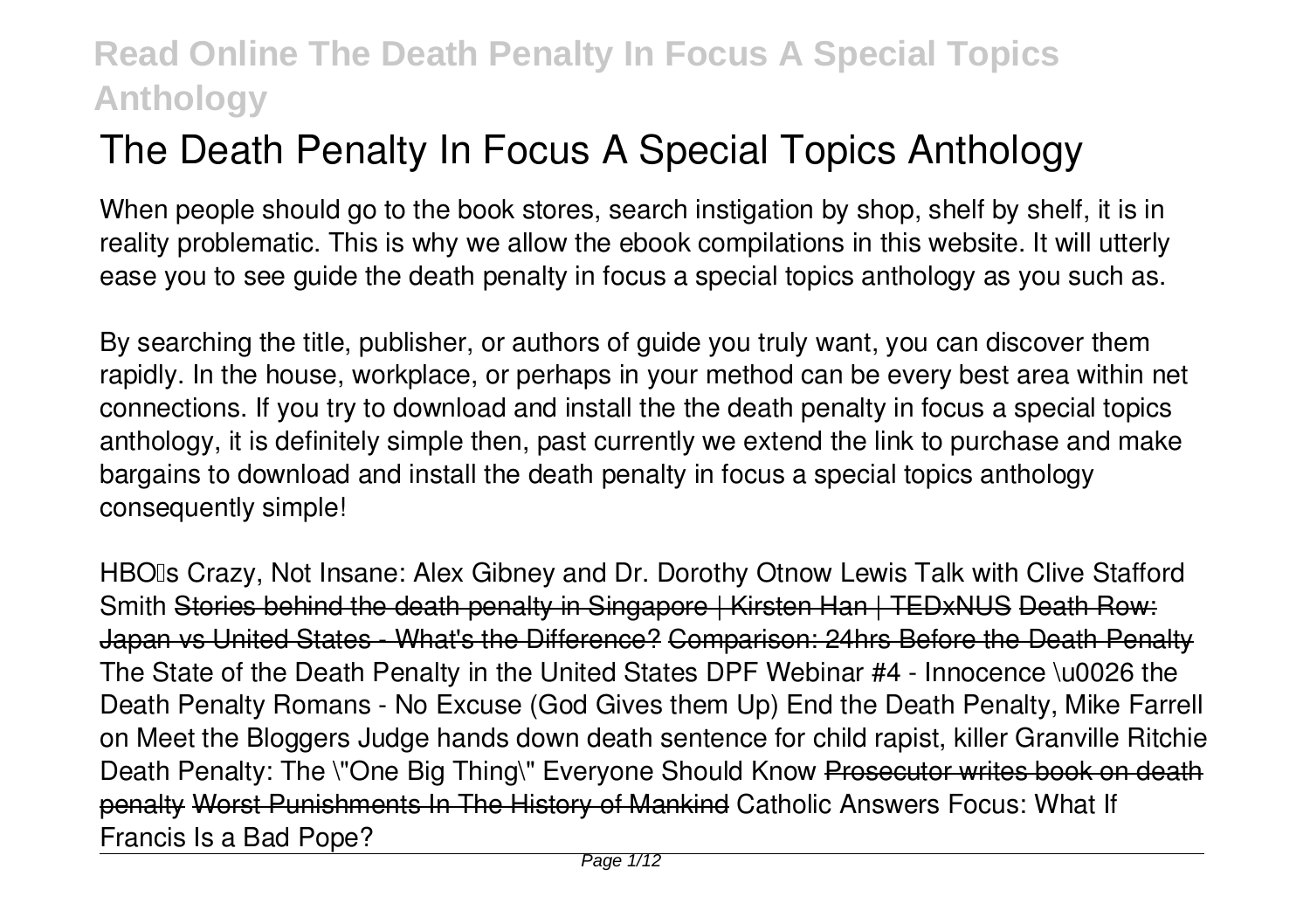Innocent on death row: How I survived 18 years | Damien Echols | Big Think

Death Row Inmates Tell Their Stories in New Book

Bangkok museum showcases Thai history of torture and death Courting Death: The Supreme Court and Capital Punishment Questioning the death penalty in Japan Focus Human Rights: Violations, History, First Dimension

DPF Webinar #2 - Deterrence, Public Safety \u0026 the Death Penalty*The Death Penalty In Focus*

Death Penalty Focus We believe that the death penalty is an ineffective, cruel, and simplistic response to the serious and complex problem of violent crime.

*Death Penalty Focus*

Buy The Death Penalty in Focus: A Special Topics Anthology by Jones, Vincent, Coldren, Jr James (ISBN: 9781609278908) from Amazon's Book Store. Everyday low prices and free delivery on eligible orders.

*The Death Penalty in Focus: A Special Topics Anthology ...*

From Wikipedia, the free encyclopedia Founded in 1988, Death Penalty Focus is a non-profit organization dedicated to the abolition of capital punishment through grassroots organizing, research, and the dissemination of information about the death penalty and its alternatives.

*Death Penalty Focus - Wikipedia*

Founded in 1988, Death Penalty Focus is committed to the abolition of the death penalty Page 2/12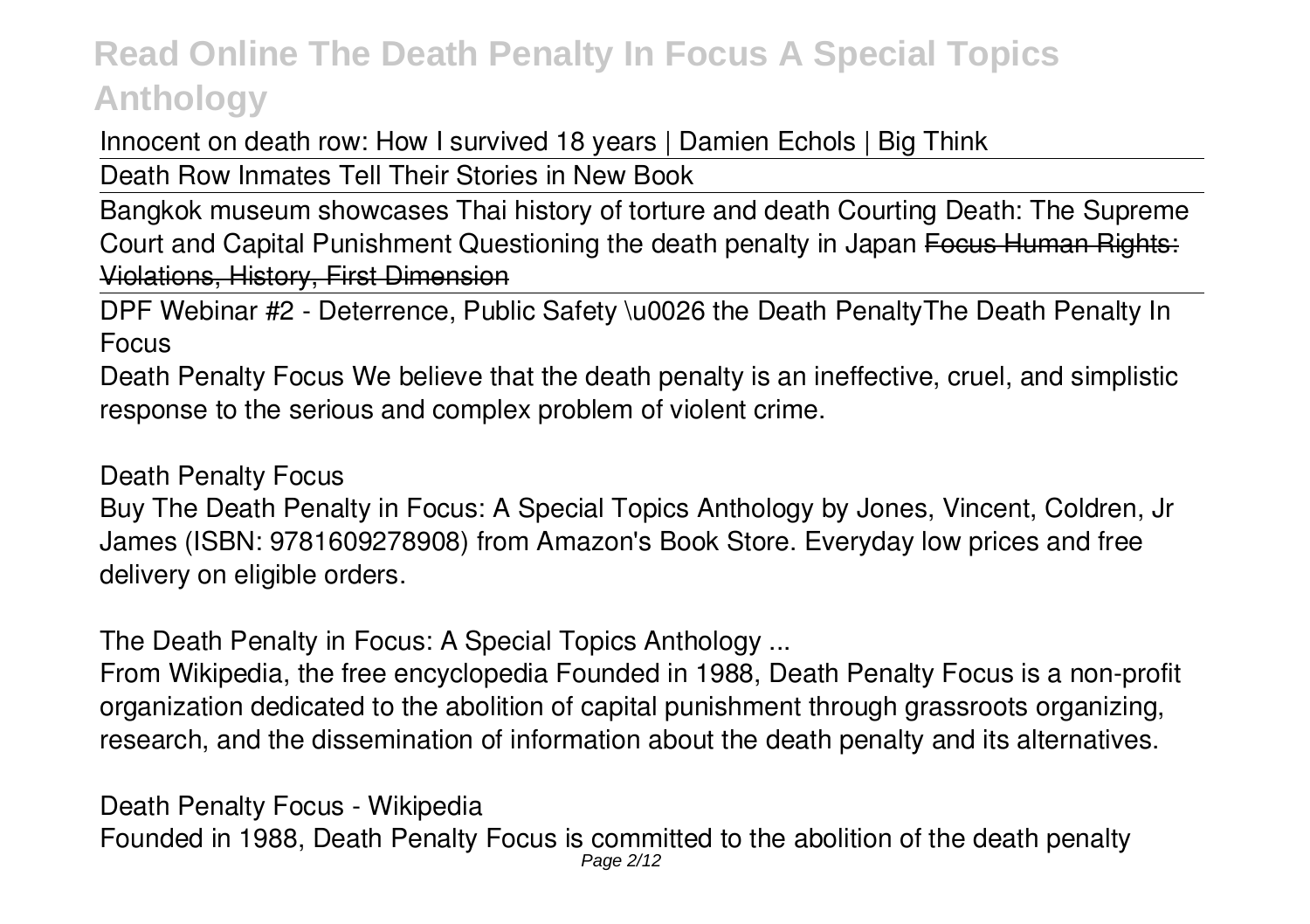through public education, grassroots organizing and political advocacy, media outreach, and domestic and international coalition building.

#### *About Us - Death Penalty Focus*

Former Illinois Governor Slams Death Penalty in **IDeath Penalty Focus** IS Series Former Governor of Illinois and author, George Ryan, denounces the death penalty in an interview with Death Penalty Focus<sup>®</sup>s Nancy Haydt, Ryan stating, <sup>®</sup>The death penalty is going to be abolished.<sup>[]</sup>.

*death penalty focus - News Break*

The sentence, when it is carried out, is not simply an lact of violencel against the condemned. It<sup>n</sup>s a corporate expression of an entire culture<sup>n</sup>s unwillingness to tolerate the crimes in question. Nothing of the kind can be said about abortion, euthanasia, or physician-assisted suicide.

*Pro-Life Perspective on the Death Penalty - Focus on the ...*

DPF files amicus letter in support of motion to halt death penalty prosecutions by Andy Amsler Read More Blog / August 16, 2019 **Death penalty violates PAIs constitutional ban on cruel** and unusual punishment<sup>[]</sup>

*Headlines Archives - Death Penalty Focus* Mike Farrell is an actor and a human rights and social justice advocate. He has traveled the Page 3/12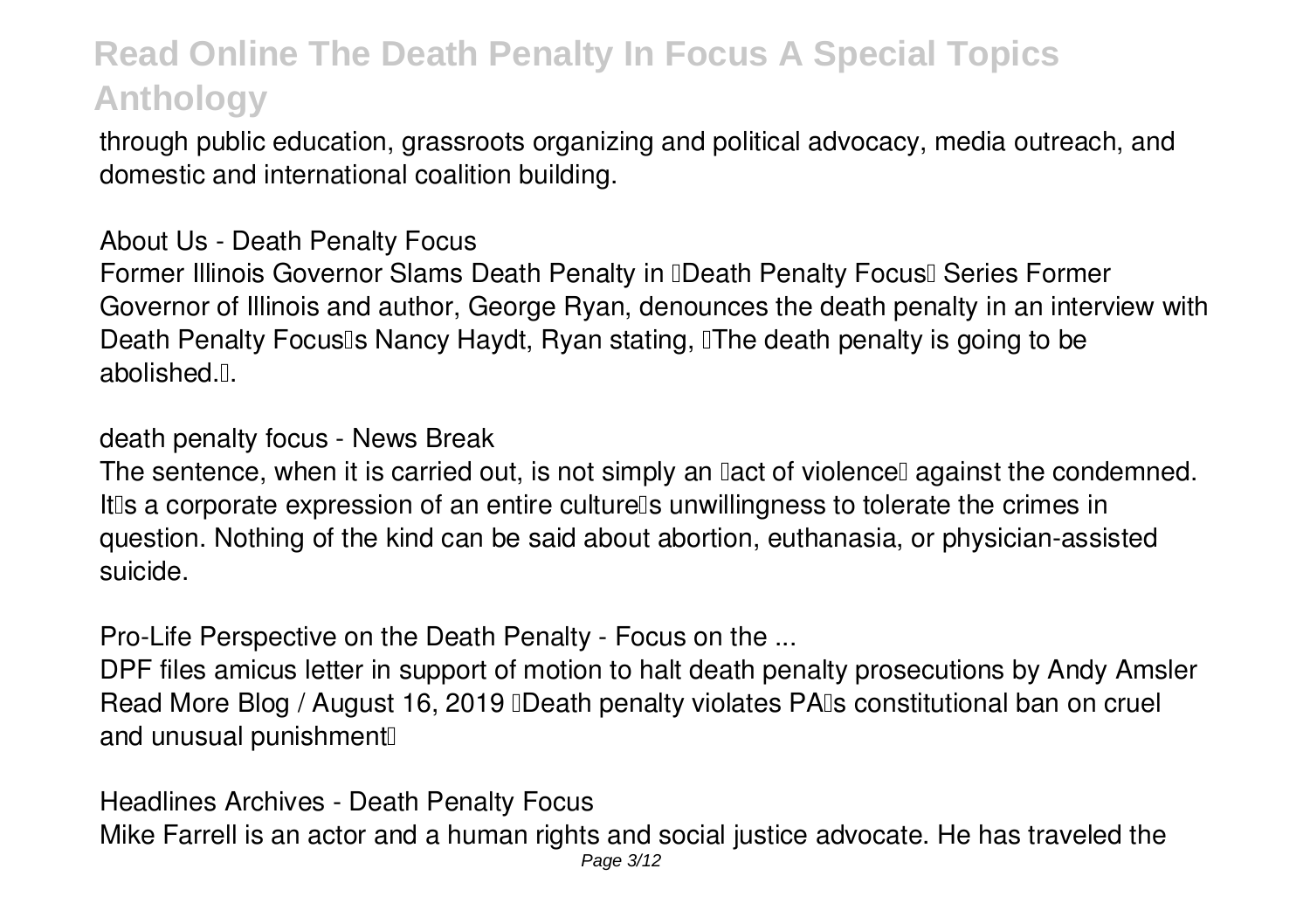country, speaking, writing and lobbying against the death penalty for over three decades and has been president of the board of directors of Death Penalty Focus for over 20 years.

*Board of Directors - Death Penalty Focus*

In 2016 Nancy was a surrogate for Death Penalty Focus / the Proposition 62 campaign. She is active in political organizations dedicated to repealing the death penalty in California and nationwide. In May 2019, Nancy was hired as the Executive Director of Death Penalty Focus. Click here to email Nancy

#### *Staff - Death Penalty Focus*

The death penalty is reserved for the most heinous of crimes, such as murder. Why should a murderer be allowed to live out the rest of their lives in relative comfort, paid for by the public? To continue to house, clothe and feed them for the remainder of their natural life at taxpayer expense makes a mockery of justice.

#### *Arguments for and against the death penalty - Debating Europe*

The Death Penalty in Focus: A Special Topics Anthology: Jones, Vincent, Coldren, Jr James: Amazon.nl Selecteer uw cookievoorkeuren We gebruiken cookies en vergelijkbare tools om uw winkelervaring te verbeteren, onze services aan te bieden, te begrijpen hoe klanten onze services gebruiken zodat we verbeteringen kunnen aanbrengen, en om advertenties weer te geven.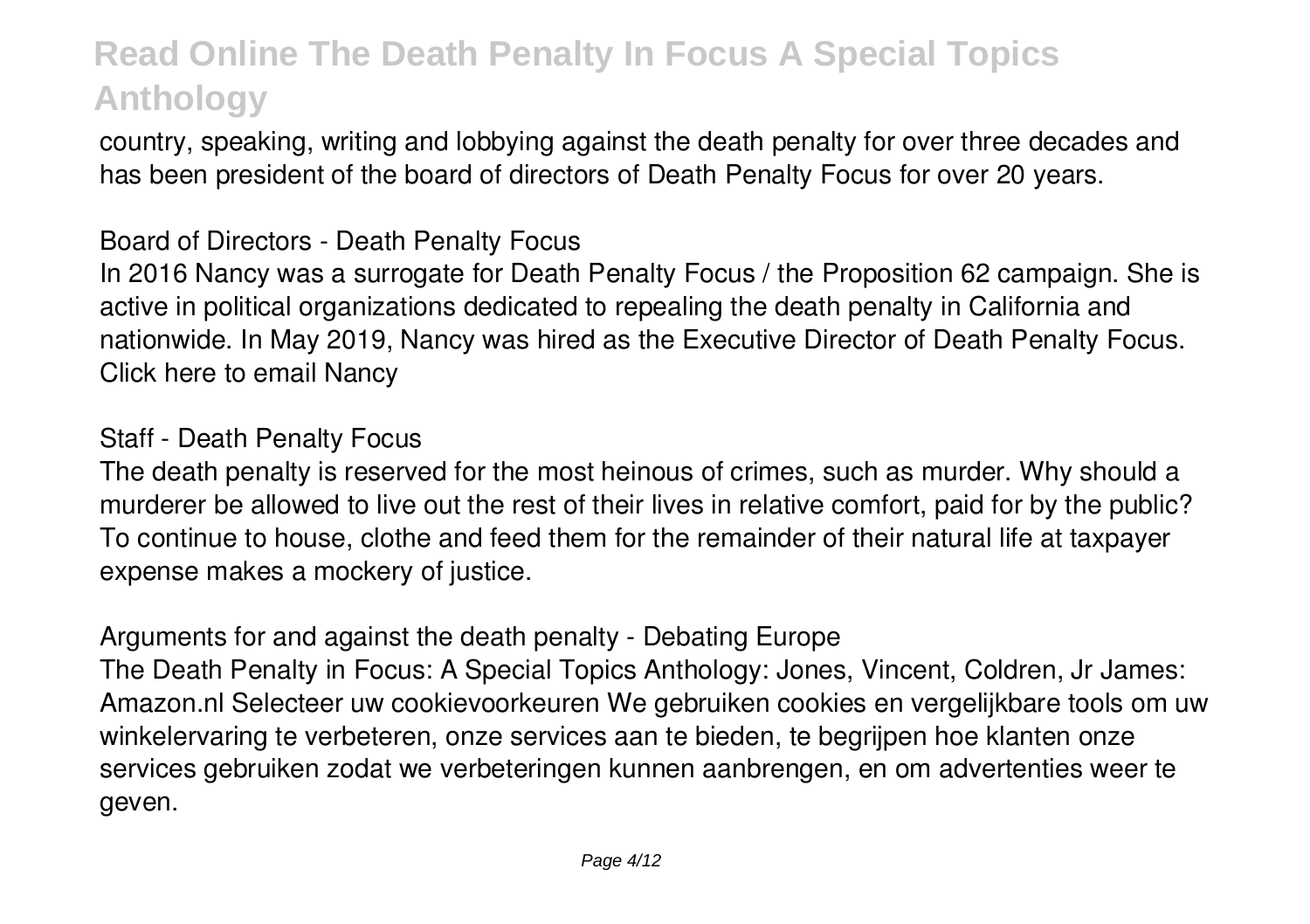*The Death Penalty in Focus: A Special Topics Anthology ...*

The Death Penalty in Focus: A Special Topics Anthology: Amazon.es: Jones, Vincent, Coldren, Jr. James: Libros en idiomas extranjeros Selecciona Tus Preferencias de Cookies Utilizamos cookies y herramientas similares para mejorar tu experiencia de compra, prestar nuestros servicios, entender cómo los utilizas para poder mejorarlos, y para mostrarte anuncios.

*The Death Penalty in Focus: A Special Topics Anthology ...*

Now Ryan has found himself as a guest speaker, along with many others, for the nonprofit Death Penalty Focus in their summer 2020 webinar series. At the time of his election in 1998, Ryan was a conservative in favor of the death penalty, even going so far as to sign convicted serial killer Andrew Kokaraleis<sup>'</sup>s death warrant.

*Former Illinois Governor Slams Death Penalty in 'Death ...*

Three-quarters of Americans who say prisons should focus on rehabilitation and punishment equally support the death penalty, and about nine in 10 Americans who believe prisons should focus primarily on punishment are in favor of it. Two-thirds of Americans who think prisons should mostly focus on rehabilitation oppose the death penalty

*How America feels about the death penalty today | YouGov*

Death Penalty Focus Last updated January 19, 2020. Founded in 1988, Death Penalty Focus is a non-profit organization dedicated to the abolition of capital punishment through grassroots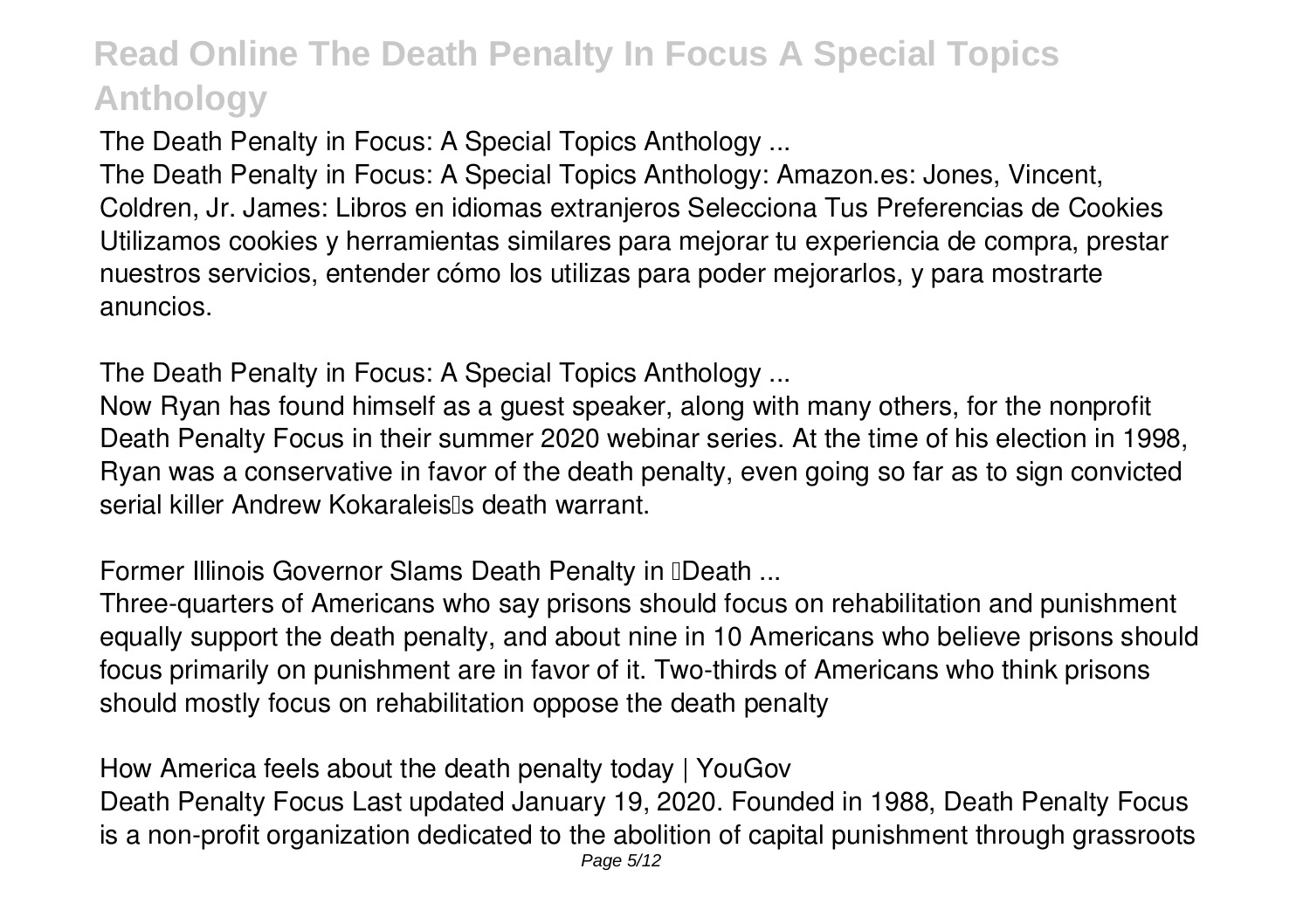organizing, research, and the dissemination of information about the death penalty and its alternatives. [1] Contents. Mission; See also; External links; References; With over 35,000 members nationwide, Death ...

*Death Penalty Focus - WikiMili, The Best Wikipedia Reader*

The death penalty, both in the U.S. and around the world, is discriminatory and is used disproportionately against the poor, minorities and members of racial, ethnic and religious communities. Since humans are fallible, the risk of executing the innocent can never be eliminated.

**Death Penalty Facts I Amnesty International USA** 

History of the Death Penalty Nebraska had a referendum on the ballot in November 2016 to determine whether to retain or suspend the legislature's repeal of capital punishment. For more information, see Ballotpedia, Nebraska Death Penalty Repeal, Referendum 426 (2016). In 2000, the Nebraska Supreme

*Nebraska | Death Penalty Information Center*

At the moment, the only options are life imprisonment or death, which campaigners said could make judges reluctant to convict. It also wants the government to review the use of character evidence in rape cases, which it says provides scope for blaming the victim.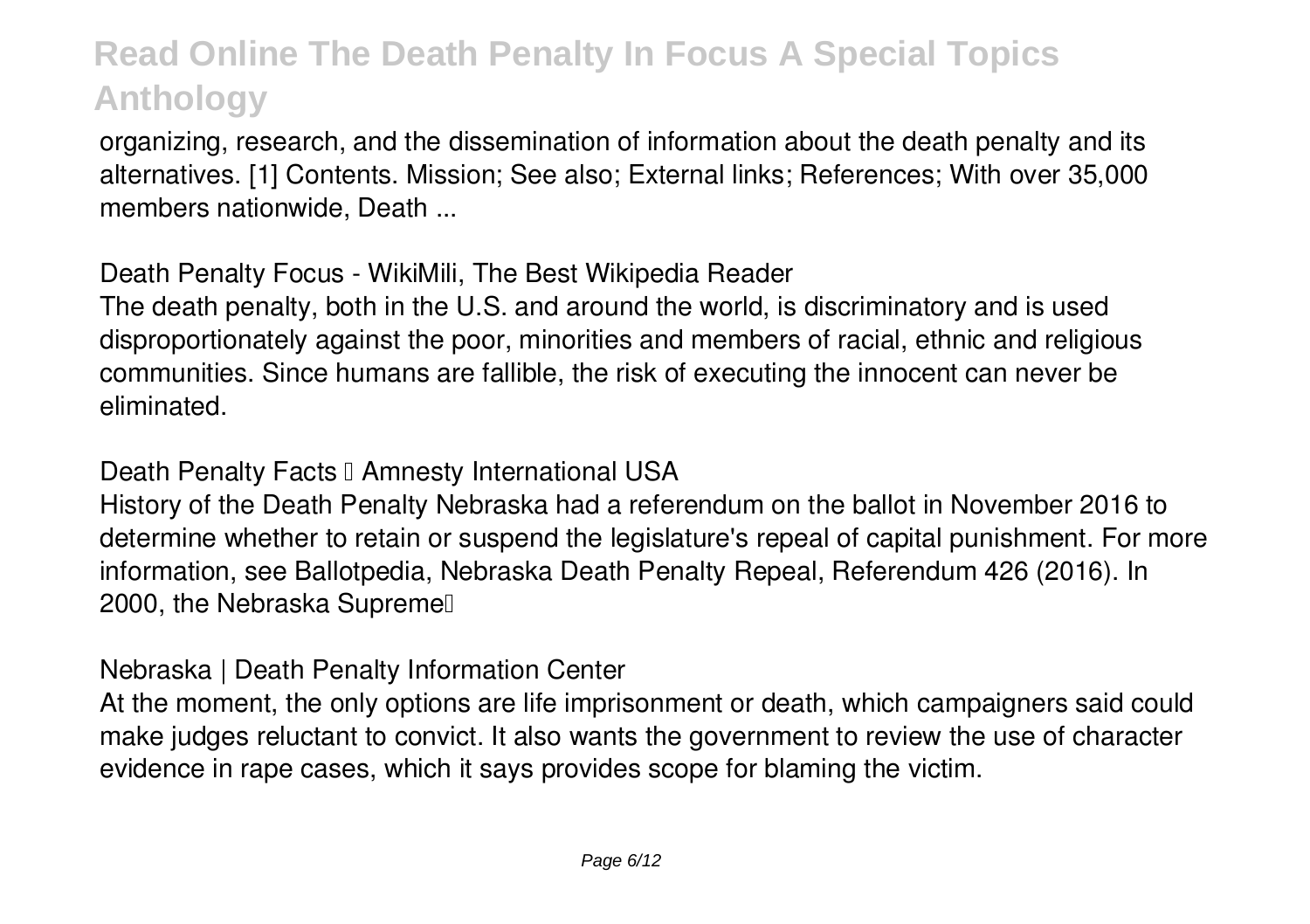The death penalty is one of the most debated issues in America. Should we abolish the sanction? Is it used often enough? Does the death penalty deter crime? Does it cost more to execute or incarcerate for life? These are a few of the questions that continuously fuel the debate. This anthology highlights several important issues in the death penalty debate and takes a reasoned approach, presenting relevant facts and prevailing opinions in an unbiased manner. The death penalty debate touches on nearly every aspect of the justice administration: crime investigation, forensics, evidence, interrogations, prosecutorial decisionmaking, public defender systems, judicial education, post-conviction appeal processes, and more. Each chapter presents studies or commentaries that take distinctly different positions, or that present different perspectives, or different data, on the same issue. The articles will challenge student readers regarding their understanding of the facts, the variety of opinions, the volume of information available, and the sophistication of the research methodologies. Selections in The Death Penalty in Focus are organized into seven topical sections, with each section containing a brief introduction and discussion questions: History of the Death Penalty; Disparities; Deterrence; The Cost of the Death Penalty; Eyewitness Identification; Forensic Issues Regarding the Death Penalty; and Capital Punishment and Religion. Vincent R. Jones, J.D., is a former national trial lawyer with extensive experience in the area of Federal Criminal Defense. He is currently an Assistant Professor of Criminal Justice at Governors State University where he teaches The History of the Death Penalty in America, Constitutional Issues in Criminal Justice, and The Discovery of Innocence in the Criminal Justice System. He is a graduate of Illinois State University and The John Marshall Law School in Chicago. He is an advocate for the abolition of capital punishment. James R. Chip Coldren, Jr., Ph.D., is the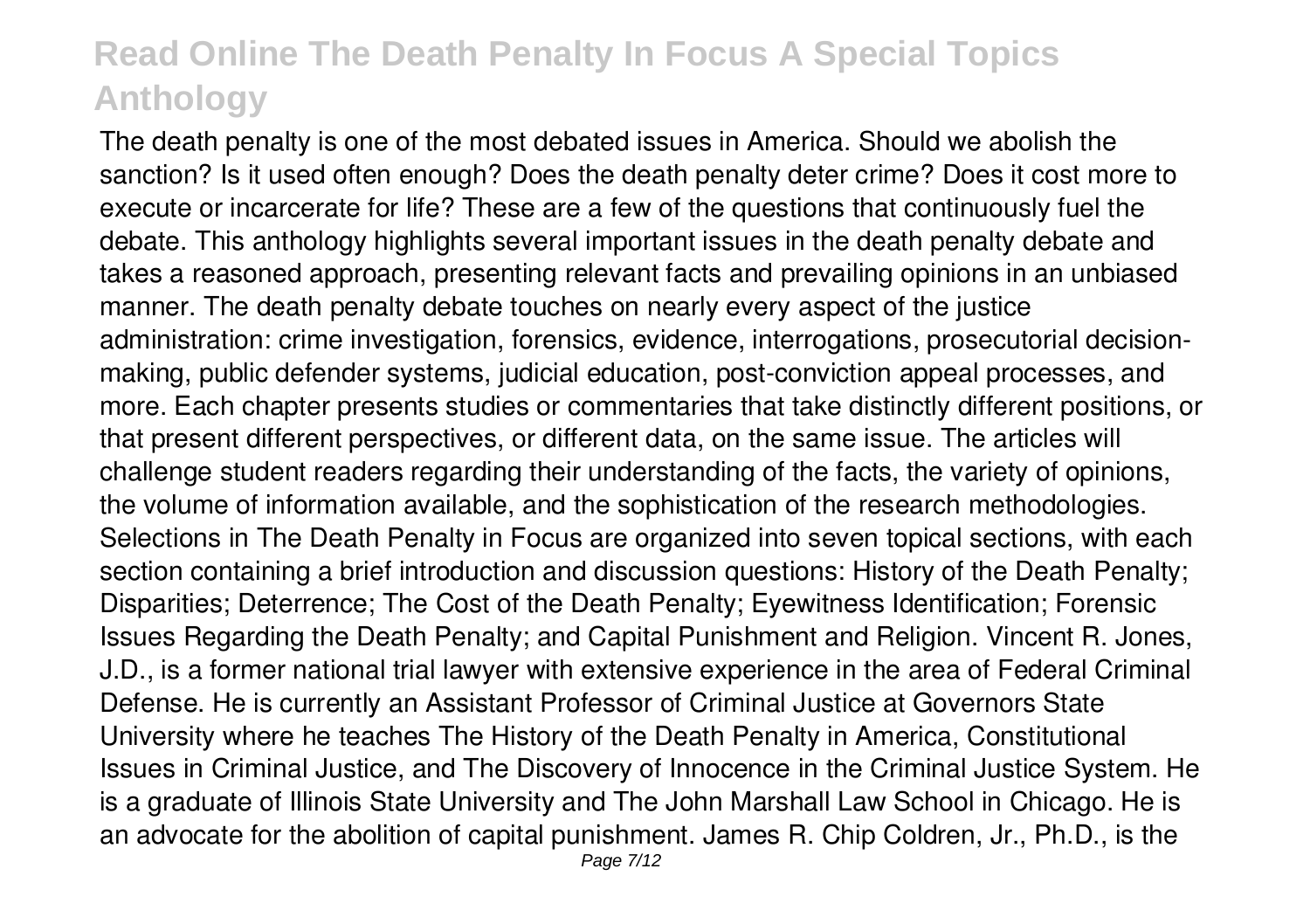Academic Program Coordinator for the graduate Criminal Justice Program at Governors State University. Dr. Coldren served as President of the John Howard Association for Prison Reform, as Chair of the Standing Committee on Corrections and Sentencing for the Illinois State Bar Association, and as Director of Research and Computer System Development at Patuxent Institution, a maximum-security treatment-oriented prison in Maryland, the subject of his first book. Most recently, he concluded a six-year term as a member of the Illinois Capital Punishment Reform Study Committee. Dr. Coldren holds a bachelor's degree in sociology from Rutgers University, and a master's and doctorate in sociology from the University of Chicago.

This compelling book incisively analyzes every philosophical and humanitarian argument about the death penalty. It is a searching study of the ultimate invalidity of all the arguments advanced to justify the ultimate power of the state. The last chapter . . . is a powerful treatment of the reasons why Christianity must logically be opposed to the death penalty. No one is entitled to be heard in the fractious debate about the death penalty until that person has pondered the material discussed in this indispensable book. -- Robert F. Drinan, SJ, Professor of Law Georgetown University Law Center Lloyd Steffen has powerfully explored the moral reasoning of the death penalty. By utilizing the case of Willie Darden, he brings an abstract argument home on a personal level. Finally he poses what this means for those of us who are Christians. What will be your answer? This book provides an excellent consideration of all the available options. -- Rev. Joseph B. Ingle, Nobel Peace Prize nominee for his ministry to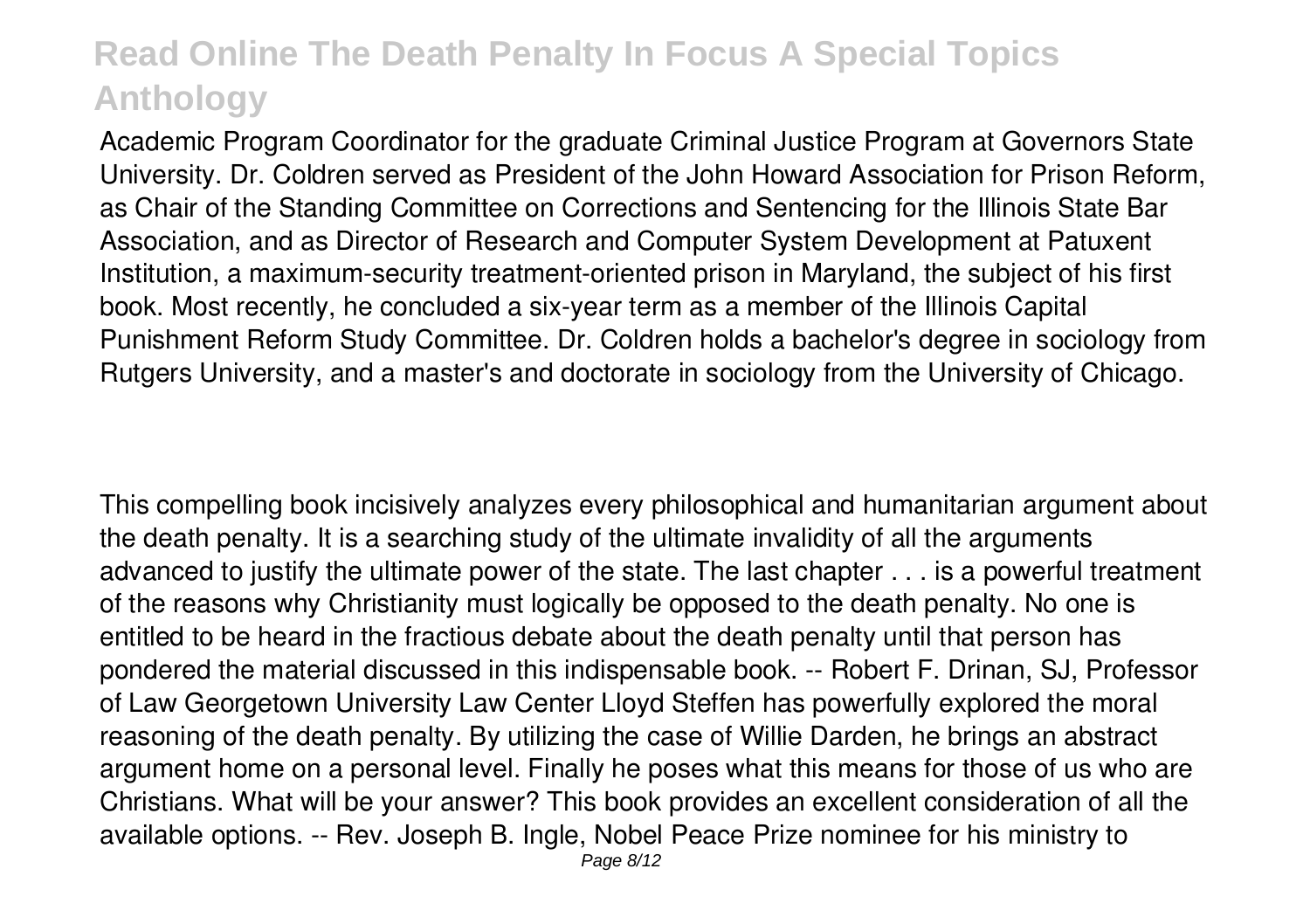persons on death row We have, by now, a shelf of books that offer empirical, constitutional, or political discussions of the death penalty. What we don't have is a comprehensive, accessible, and persuasive evaluation of the death penalty in our society from the moral point of view. Thanks to Lloyd Steffen's new book, that need has been met. He enables us to see in patient detail just how difficult -- if he is right, how impossible -- it is to defend the death penalty on moral grounds. May his argument reach and persuade many! -- Hugo Adam Bedau, editor of The Death Penalty in America: Current Controversies There is no moral, legal, or ethical justification for the death penalty, and Executing Justice makes this abundantly clear. Steffen makes a compelling case that America can lift itself into the league of nations that long ago abandoned this barbaric practice. -- Morris Dees, cofounder and chief trial counsel of the Southern Poverty Law Center

NEW YORK TIMES EDITORSI CHOICE I A deeply reported, searingly honest portrait of the death penalty in Texaslland what it tells us about crime and punishment in America Ilf youllre one of those people who despair that nothing changes, and dream that something can, this is a story of how it does."—Anand Giridharadas, The New York Times Book Review WINNER OF THE J. ANTHONY LUKAS AWARD In 1972, the United States Supreme Court made a surprising ruling: the country<sup>[]</sup>s death penalty system violated the Constitution. The backlash was swift, especially in Texas, where executions were considered part of the cultural fabric, and a dark history of lynching was masked by gauzy visions of a tough-on-crime frontier. When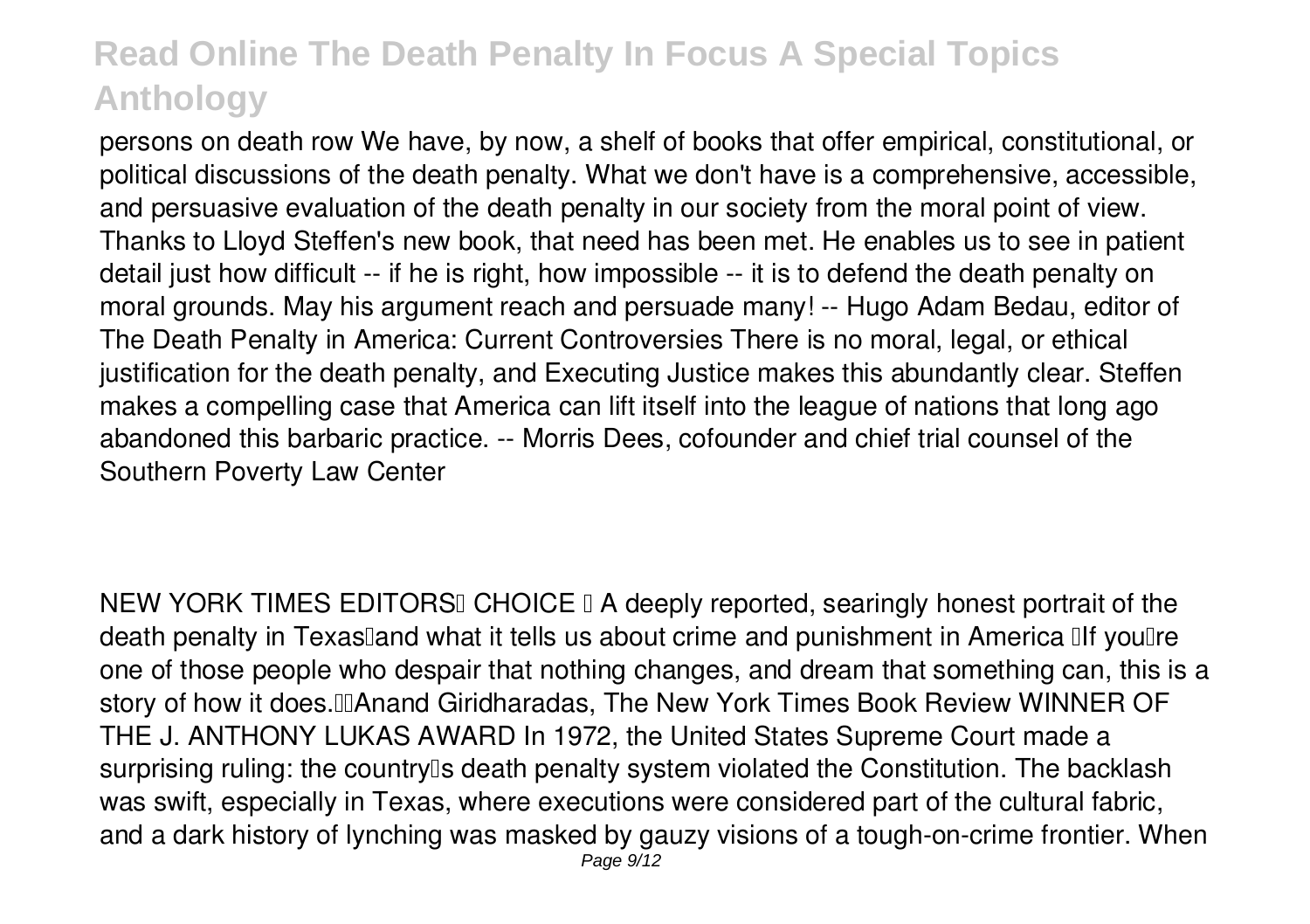executions resumed, Texas quickly became the nationwide leader in carrying out the punishment. Then, amid a larger wave of criminal justice reform, came the death penalty's decline, a trend so durable that even in Texas the punishment appears again close to extinction. In Let the Lord Sort Them, Maurice Chammah charts the rise and fall of capital punishment through the eyes of those it touched. We meet Elsa Alcala, the orphaned daughter of a Mexican American family who found her calling as a prosecutor in the nation<sup>®</sup>s death penalty capital, before becoming a judge on the statells highest court. We meet Danalynn Recer, a lawyer who became obsessively devoted to unearthing the life stories of men who committed terrible crimes, and fought for mercy in courtrooms across the state. We meet death row prisoners<sup>[]</sup>many of them once-famous figures like Henry Lee Lucas, Gary Graham, and Karla Faye Tucker Dalong with their families and the families of their victims. And we meet the executioners, who struggle openly with what society has asked them to do. In tracing these interconnected lives against the rise of mass incarceration in Texas and the country as a whole, Chammah explores what the persistence of the death penalty tells us about forgiveness and retribution, fairness and justice, history and myth. Written with intimacy and grace, Let the Lord Sort Them is the definitive portrait of a particularly American institution.

Nation states and communities throughout the world have reached certain decisions about capital punishment: It is the destruction of human life. It is ineffective as a deterrent for crime. It is an instrument the state uses to contain or eliminate its political adversaries. It is a tool of Diustice that disproportionality affects religious, social, and racial minorities. It is a sanction that cannot be fixed if unjustly applied. Yet the United States along with countries notorious for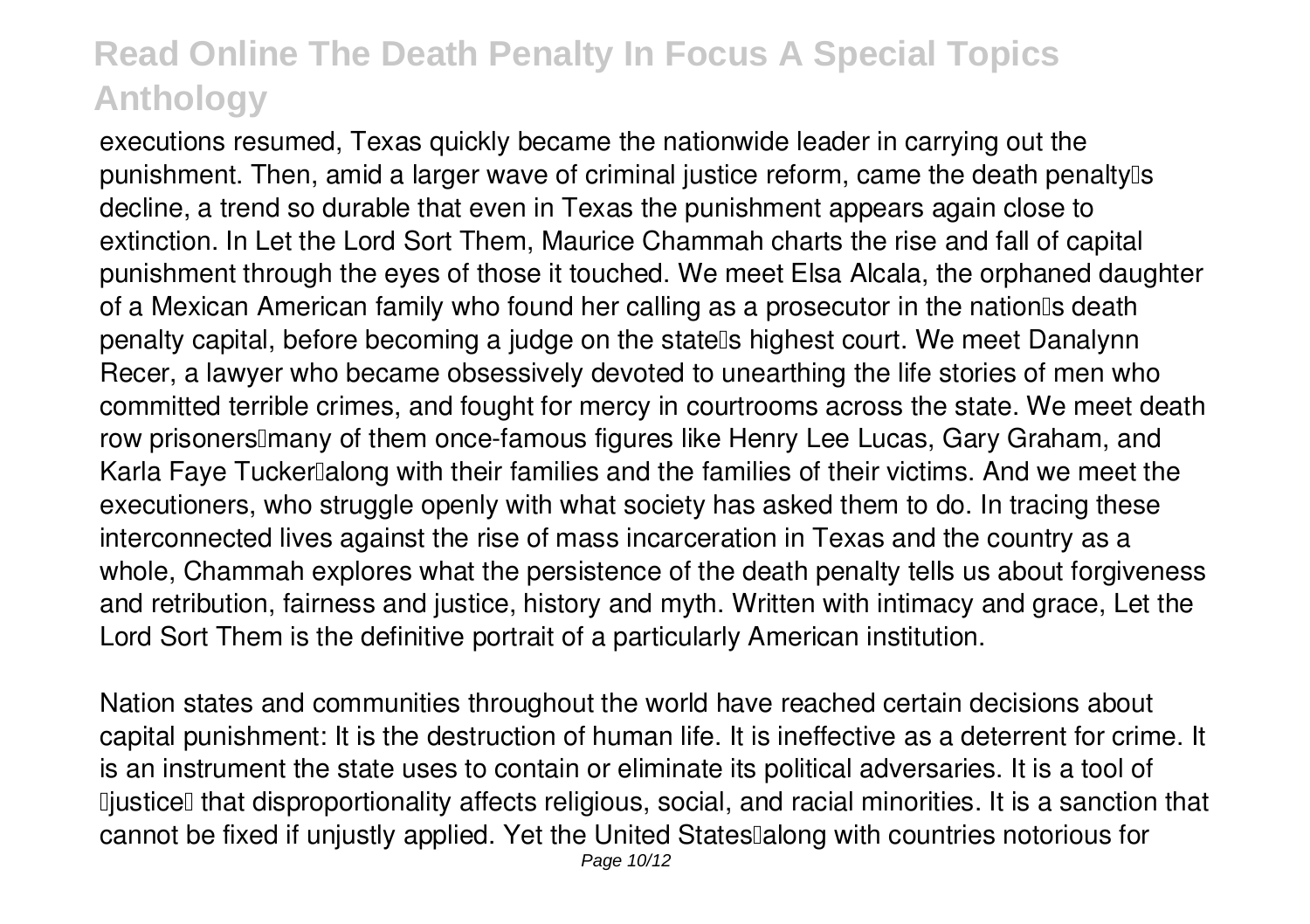human rights abusell remains an advocate for the death penalty. In these thirteen pieces, Mario Marazziti exposes the profound inhumanity and irrationality of the death penalty in this country, and urges us to join virtually every other industrialized democracy in rendering capital punishment an abandoned practice belonging to a crueler time in human history. A polemical book, yes, yet one that brings together a wide range of stories to compel the heart as well the mind.

The increase in the number of countries that have abolished the death penalty since the end of the Second World War shows a steady trend towards worldwide abolition of capital punishment. This book focuses on the political and legal issues raised by the death penalty in "countries in transition", understood as countries that have transitioned or are transitioning from conflict to peace, or from authoritarianism to democracy. In such countries, the politics that surround retaining or abolishing the death penalty are embedded in complex state-building processes. In this context, Madoka Futamura and Nadia Bernaz bring together the work of leading researchers of international law, human rights, transitional justice, and international politics in order to explore the social, political and legal factors that shape decisions on the death penalty, whether this leads to its abolition, reinstatement or perpetuation. Covering a diverse range of transitional processes in Asia, Africa, Latin America, Europe, and the Middle East, The Politics of the Death Penalty in Countries in Transition offers a broad evaluation of countries whose death penalty policies have rarely been studied. The book would be useful to human rights researchers and international lawyers, in demonstrating how transition and transformation, 'provide the catalyst for several of interrelated developments of which one is